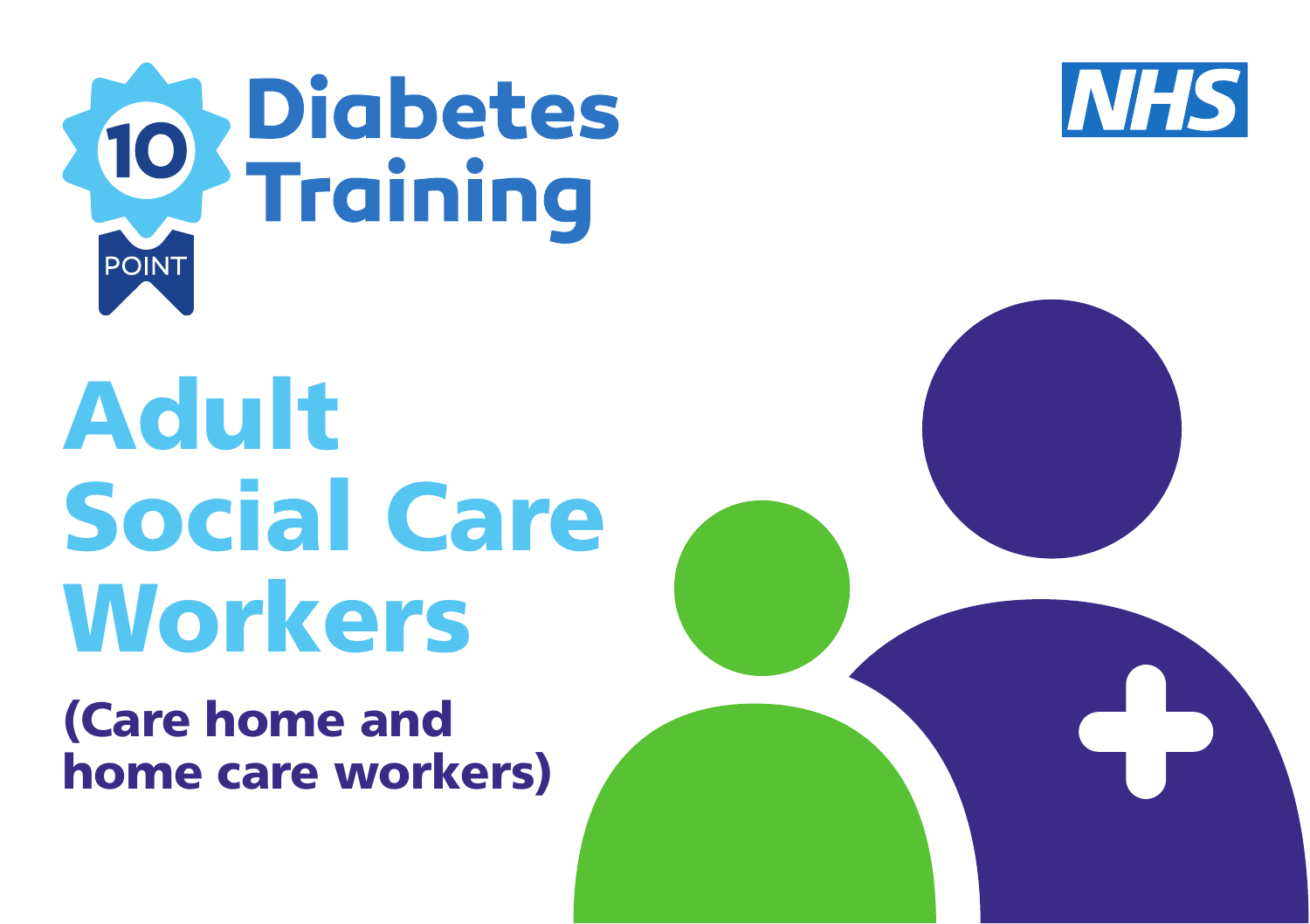## **The Person**

- $\bullet$  Listen to the person: they live with their diabetes 365 days a year
- Dont blame the person: Type 1 diabetes is an autoimmune condition
- $\bullet$  Ethnicity and family history are the strongest factors for Type 2 diabetes
- Diabetes is challenging and can impact wellbeing
- $\bullet$  Your input may be key in supporting diabetes self care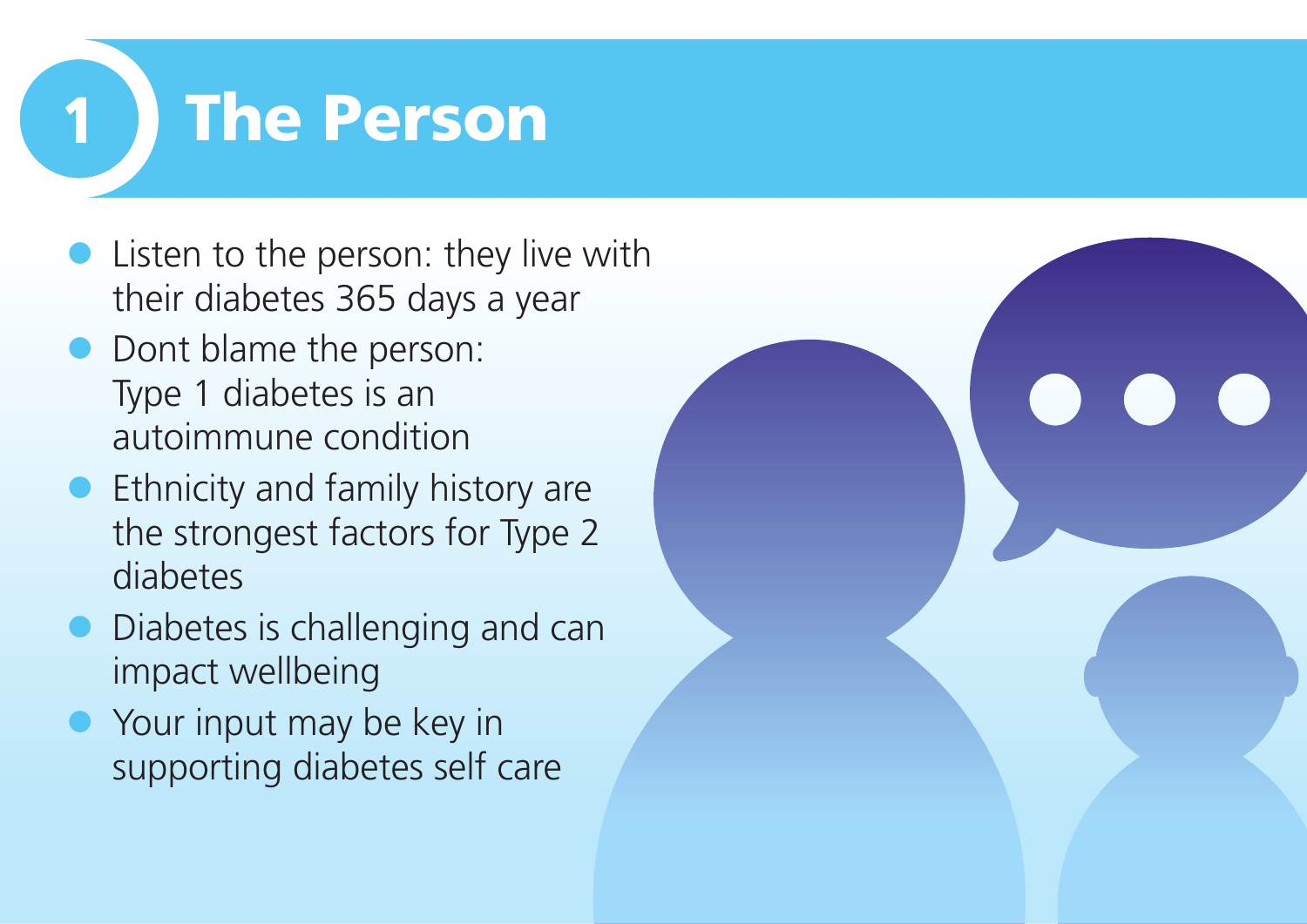## Know the difference between the types of diabetes

- People with Type 1 diabetes need insulin every day of life
- People with Type 2 diabetes may be on diet alone, diet plus tablets, injectable therapies, insulin or a combination of these
- $\bullet$  Stopping insulin without review can cause harm
- $\bullet$  People with learning difficulties and serious mental illness have higher rates of Type 2 diabetes
- **Antipsychotic medication** increases risk of Type 2 diabetes
- $\bullet$  Type 2 diabetes is 6 times more common in South Asian and 3 times in African-Caribbean people

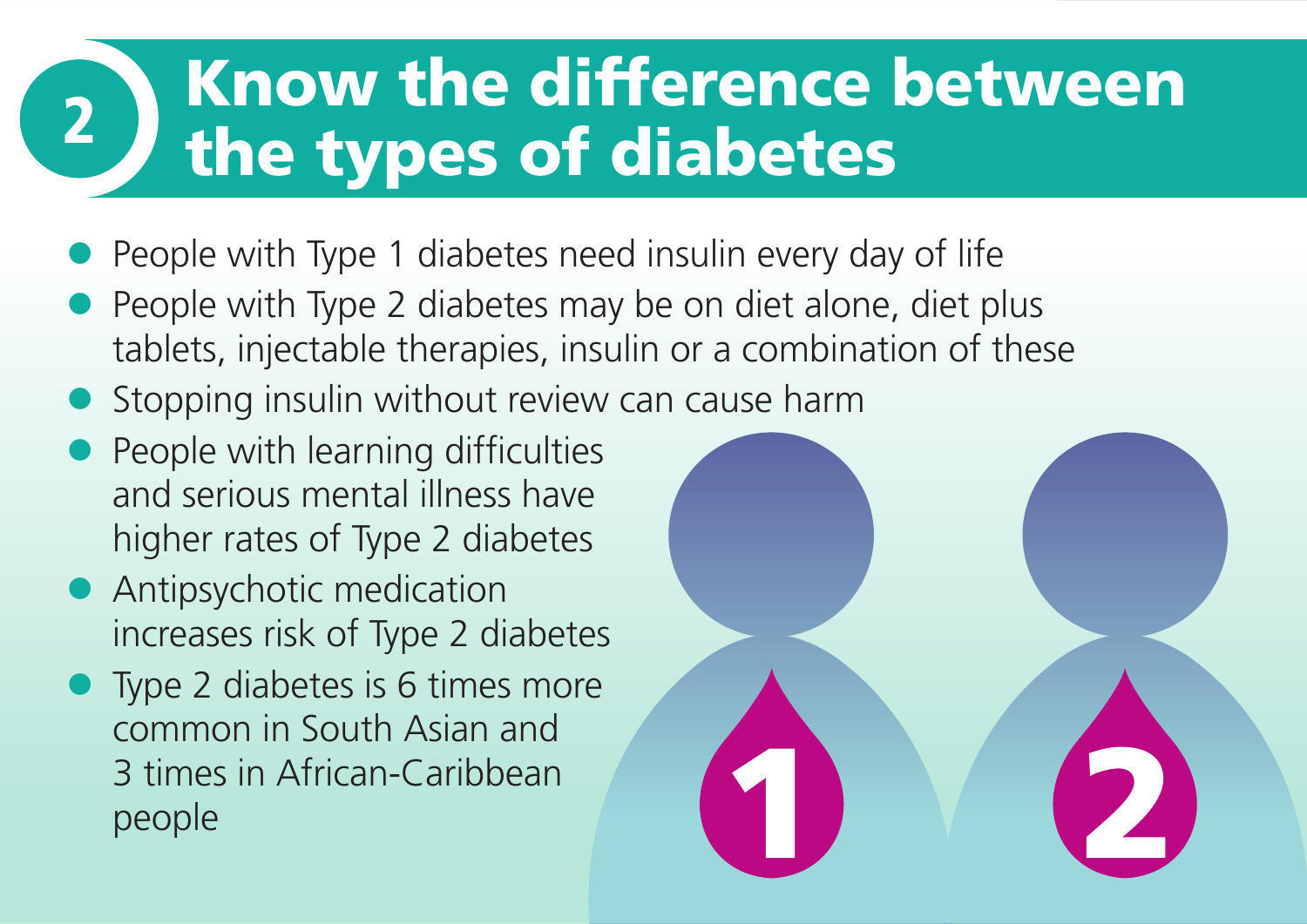## **Blood glucose monitoring**

- **•** Being unwell usually causes blood glucose levels to rise even if the person is eating less than usual
- $\bullet$  If the person is unwell it is important to check blood glucose more frequently
- Blood glucose monitoring may not be needed if only taking metformin if blood glucose levels are optimised
- Blood glucose checks should be pre-meal when possible
- $\bullet$  Inform the GP or specialist team urgently if blood glucose is less than 4mmol or consistently in double figures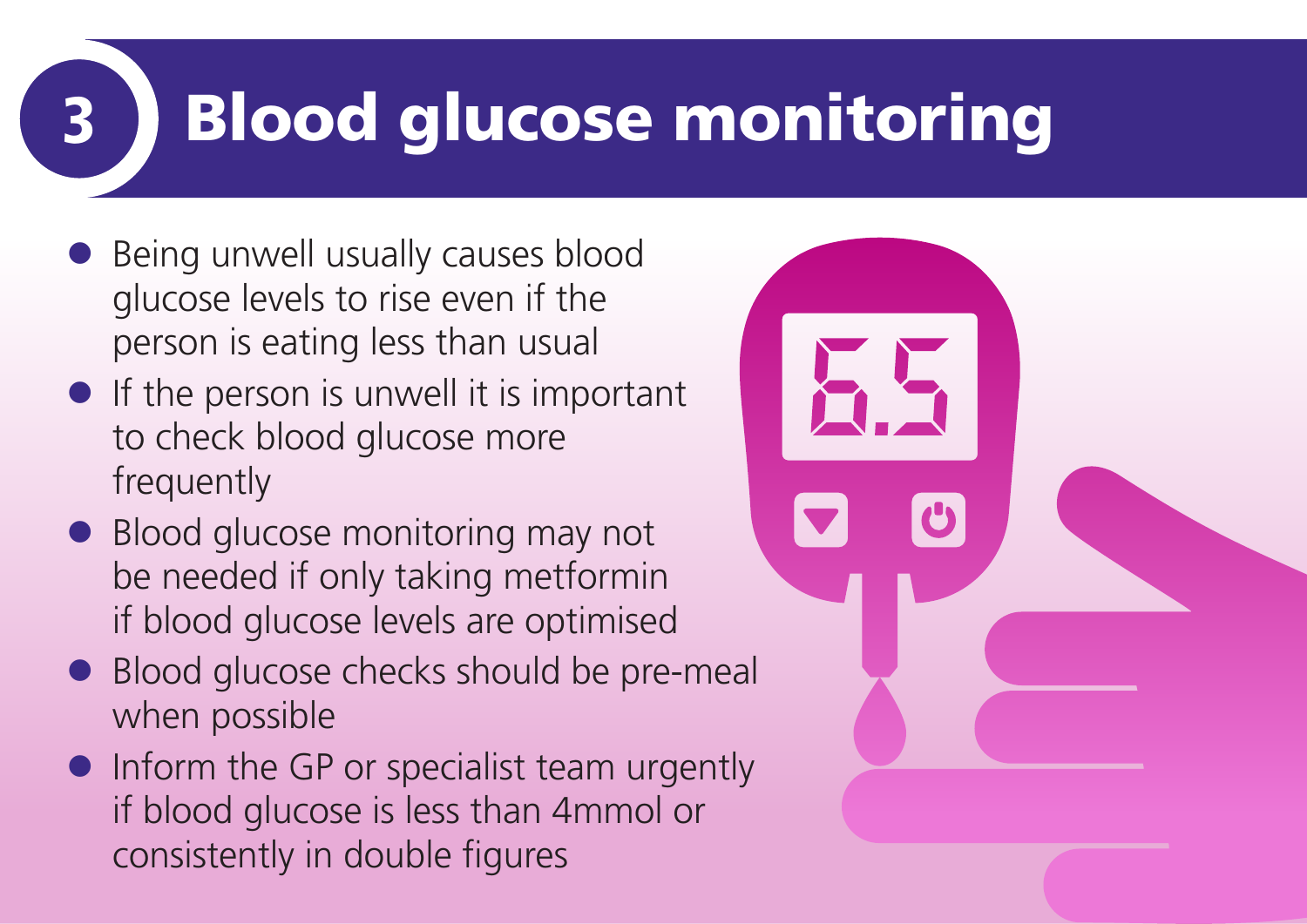### Low blood glucose (hypoglycaemia) 4) below 4mmol: '4 is the floor'

- Low blood glucose can kill and must be treated immediately
- Common symptoms: confusion, drowsiness, frequent falls, sweaty, pale, aggression, loss of consciousness , seizures
- Can be mistaken for psychiatric symptoms
- Know the low blood glucose treatment pathway
- **Step 1:** Give non-diet sugary drink if able to swallow safely
	- **Step 2:** Give a starchy snack: eg. 2 digestive biscuits
- If unable to swallow or unconscious, put in recovery position and call 999
- l Urgently inform GP or diabetes team if hypoglycaemia is severe or recurrent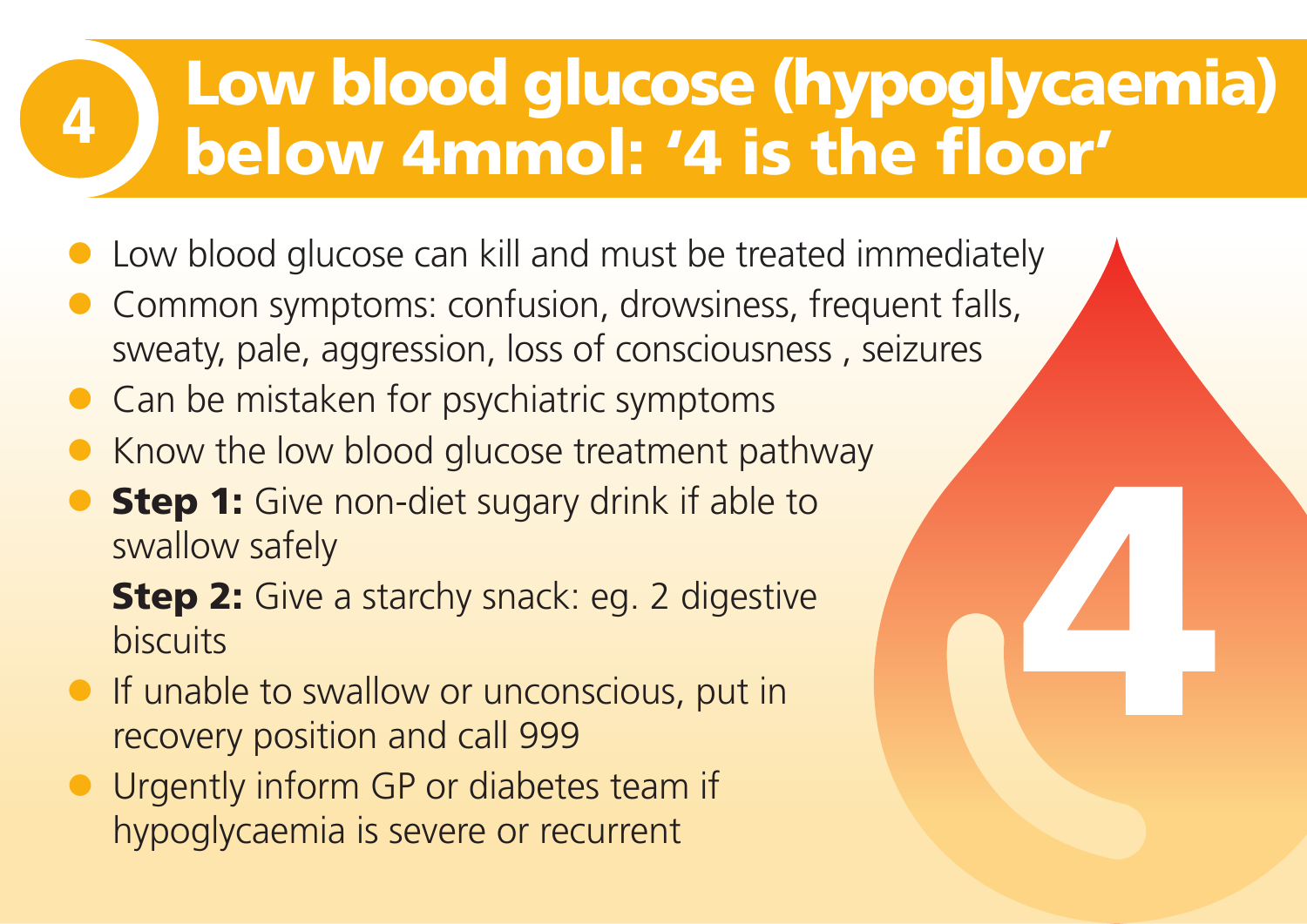#### 5 High Blood Glucose (hyperglycaemia: in double figures for more than 24 hours)

● High blood glucose can kill if left untreated, especially in Type 1 diabetes

12

- Common symptoms: thirst, increased urination, recurrent infections, weight loss, blurred vision, sleepiness, incontinence
- **c** Can be mistaken for psychiatric symptoms
- High blood glucose increases the risk of infection and emergency hospital admission
- Blood glucose targets must be individualised
- **Common causes: virus eg COVID-19, infection,** being unwell, insulin or medication omission, newly prescribed or increased steroids or anti-psychotic medication, diet related, undiagnosed diabetes
- **Urgently contact GP or specialist team if blood** glucose is in double figures for more than 24 hours
- l Long duration of high blood glucose can lead to diabetes complications (heart, kidneys, eyes, nerves, feet, brain)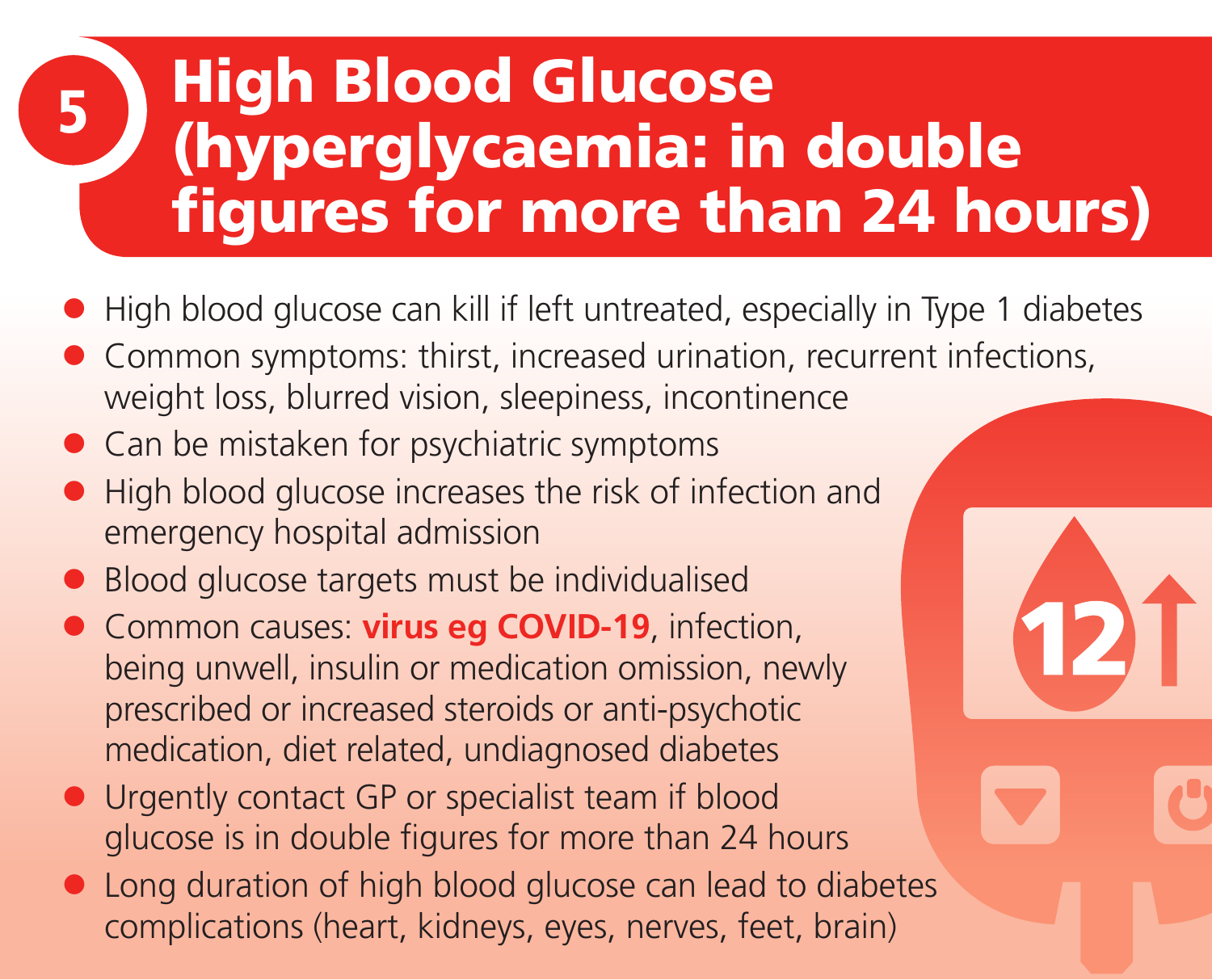## Insulin and medication safety

- $\bullet$  Know the common insulin types and diabetes medication
- Alert GP, pharmacist or specialist team if diabetes medication is stopped or refused
- **Insulin can stay at room temperature** for up to one month
- **.** Insulin exposed to frozen or very hot temperatures will stop working
- Talk to the GP or the mental health team if the person's mental state is affecting ability to self-medicate

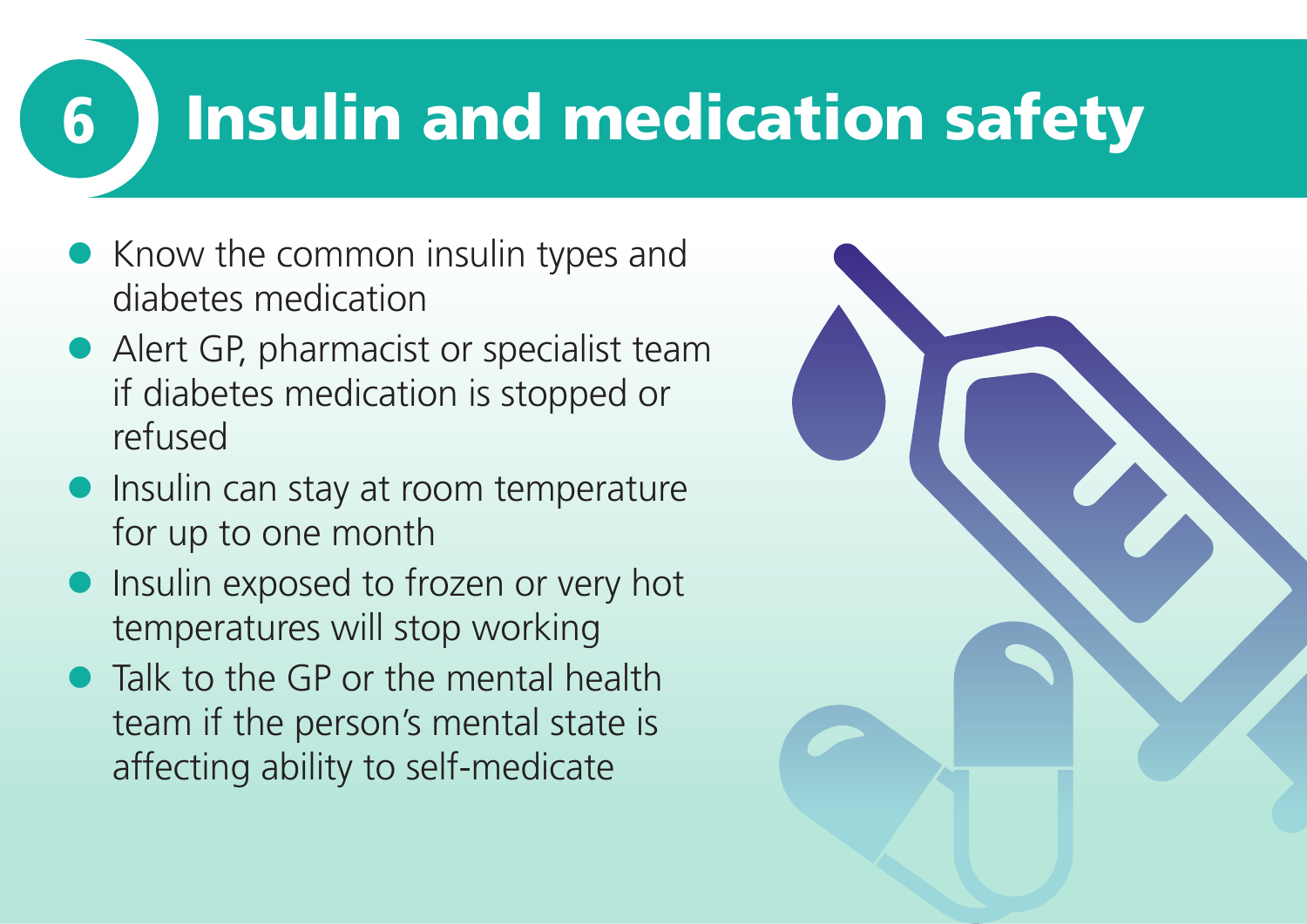#### **Feet** (See Touch the Toes Test overleaf)

- All people with diabetes should have a foot examination at least annually
- Check the feet of all people with diabetes
- Refer promptly if there is any sign of infection
- A foot ulcer is a medical emergency requiring urgent same day referral to GP or specialist team

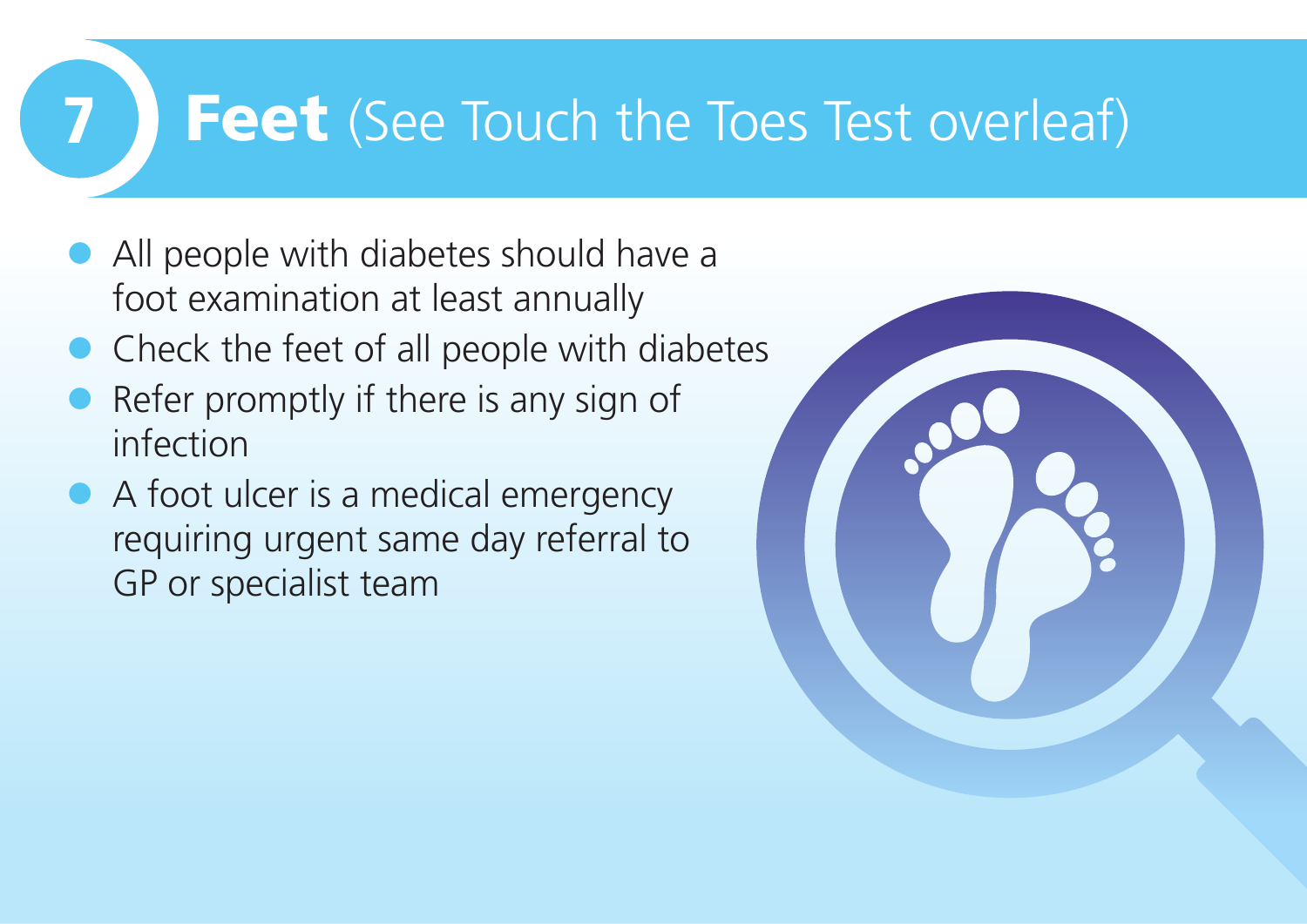## **Eating with diabetes**

- There is no special 'diabetic diet'
- l Meal plans must be individualised and will vary depending on the person's circumstance
- This will depend on the persons weight, gender, ethnicity and economic situation
- Dietary restriction is inappropriate for elderly frail people
- Know how different carbohydrate foods and drinks are broken down into glucose which impacts blood glucose levels
- The priority is to ensure adequate nutrition and quality of life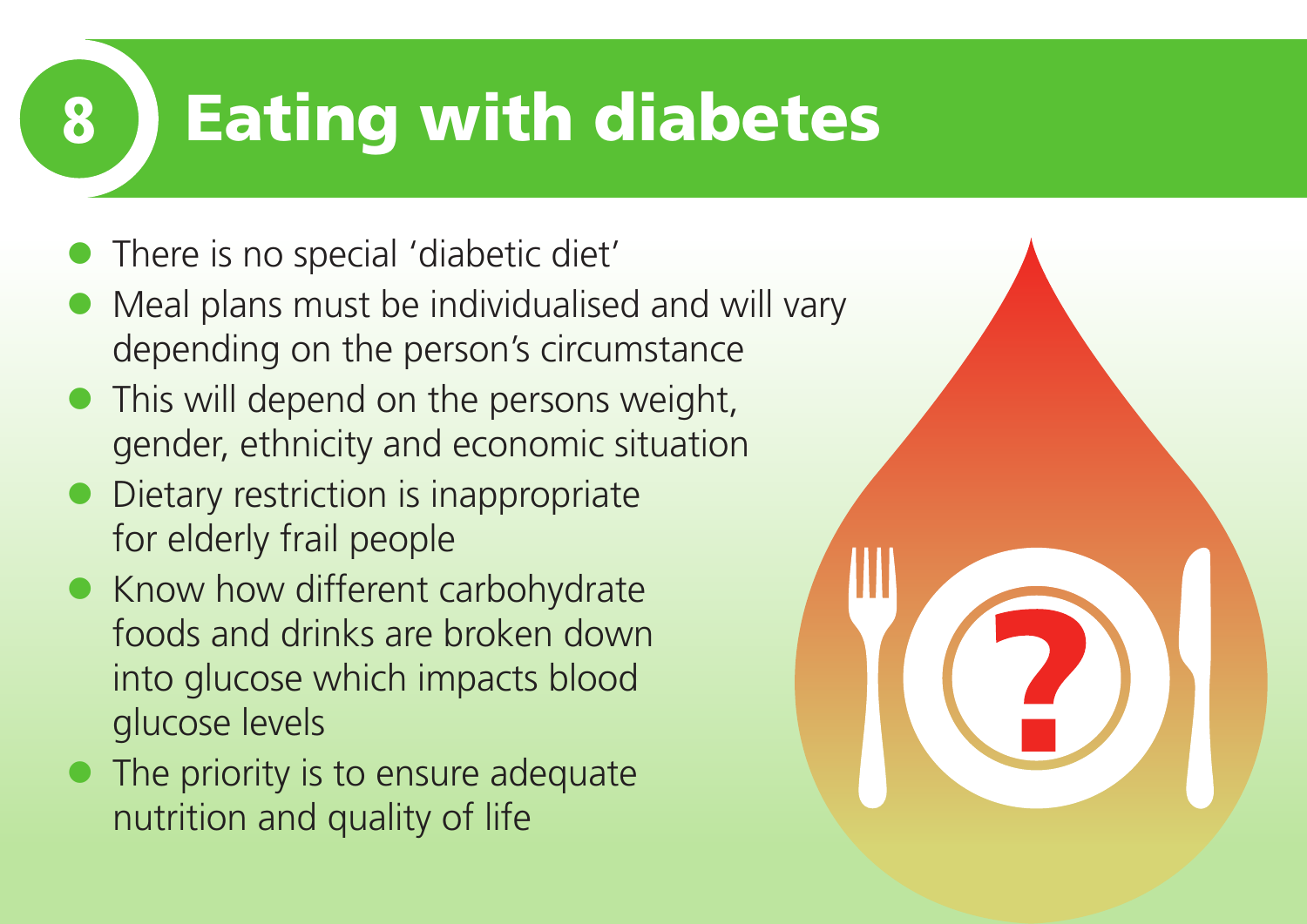#### When to refer to the GP, diabetes team, podiatry or mental health team

- All people with Type 1 diabetes should be seen by a specialist team
- l Ensure you enable the person's access to specialist advice if needed or requested
- **If blood glucose is very high or very low**
- New foot symptoms: redness, swelling, hot, pain, infection
- Any foot wound

9

Talk to the GP or the mental health team if the person's mental state is affecting their ability to self-medicate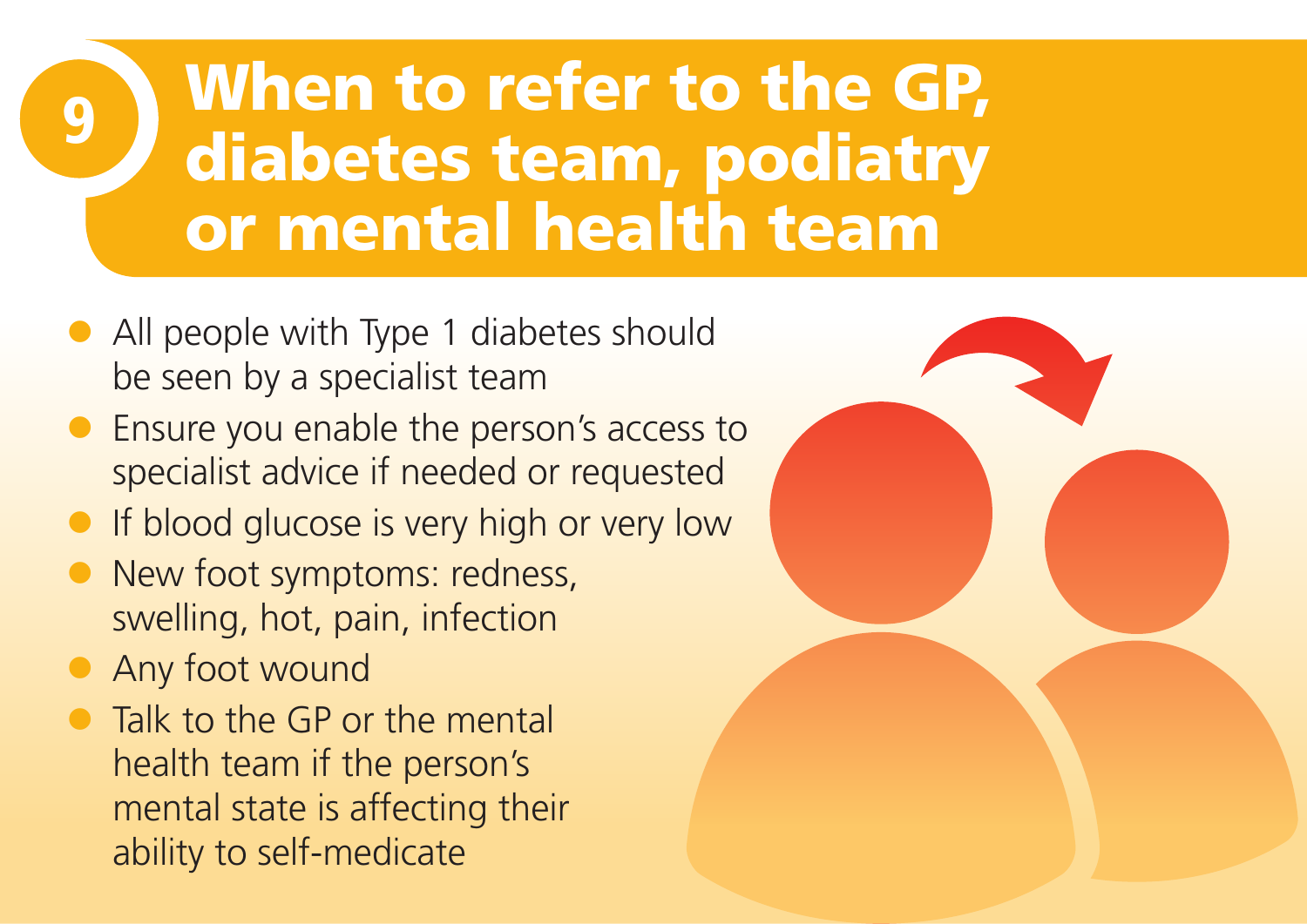#### Ensure the person has access to diabetes care, information and proactive screening 10

- **.** SICK DAY RULES for unwell residents eq. COVID-19 Type 1 and Type 2 diabetes: information about what to do if the person is ill: visit **[www.knowdiabetes.org.uk](http://www.knowdiabetes.org.uk)**
- People on anti-psychotic medication should be screened for undiagnosed diabetes:
- **•** Everyone with diagnosed diabetes should have annual blood tests, blood pressure, eye and foot checks
- All people with diabetes should have access to supported training about their diabetes, dietetic advice, specialist input (if needed), smoking cessation advice and flu vaccines
- **•** Some people have achieved partial or full remission of their Type 2 diabetes by losing weight, and blood glucose levels fall in the non-diabetic range without taking diabetes medications
- **.** Visit www.knowdiabetes.org.uk for more information
- l Visit Diabetes UK website: **www.diabetes.org.uk**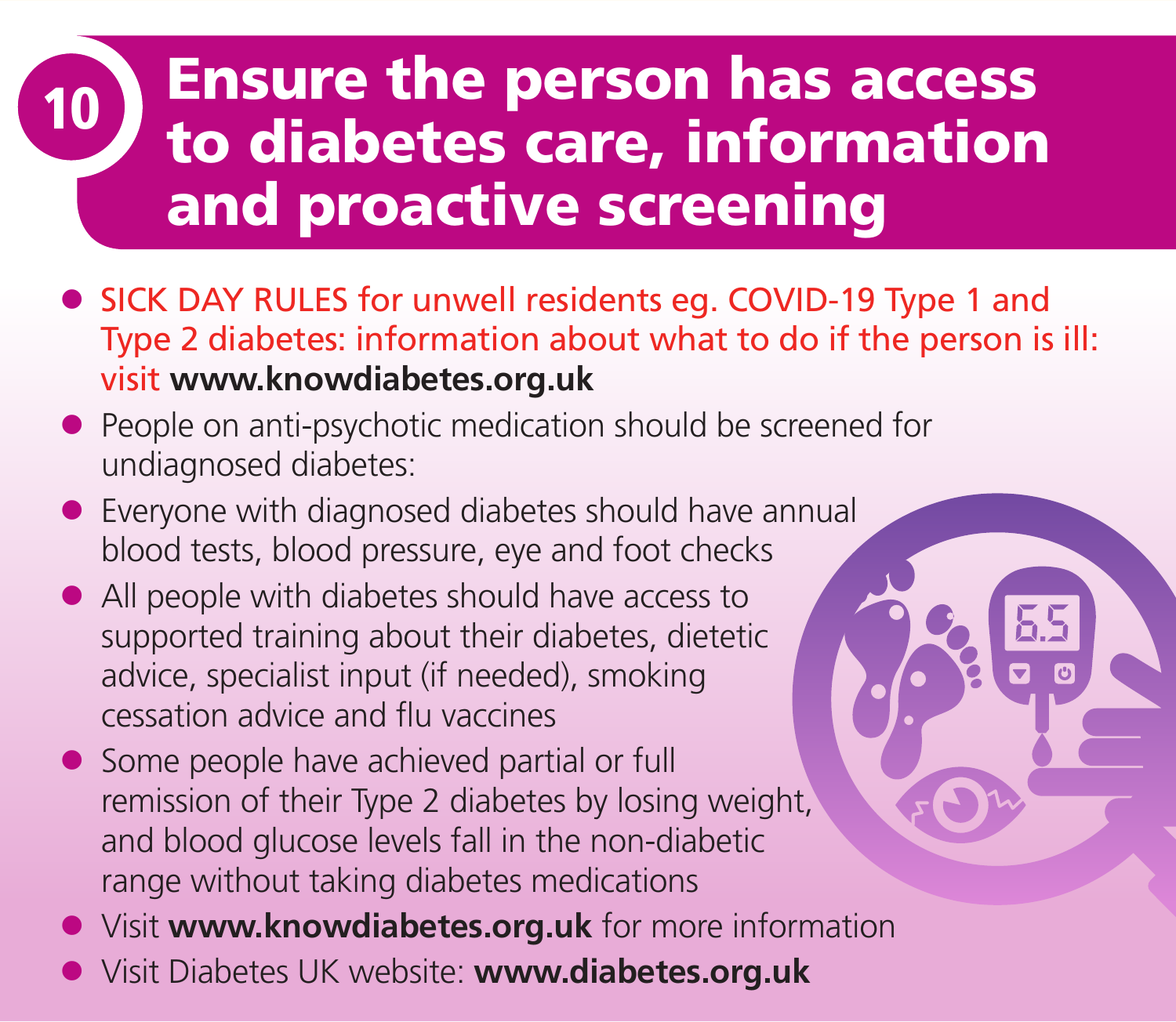## Touch the toes test

#### **Does the person with diabetes have reduced sensation?**

- Ask them to close their eyes
- Tell them you are going to touch their toes
- l Ask them to tell you which foot you touched, left or right
- l Touch toe number 1 for two seconds gently. *Do not repeat*
- l Continue until you have assessed 6 toes as marked on the diagram
- l If they cannot feel 2 or more toes they have *reduced sensation* for their foot check



(The Ipswich Touch Test reproduced with permission from Diabetes UK)

**All people with diabetes must have a foot check within 24 hours of admission to hospital**

#### LOOK

- $\bullet$  Ulcer?
- **Gangrene?**
- **·** Deformity?
- **Corn/Callous**

## **CHECK**

- **Reduced sensation?**
- **Absent pulse?**
- **•** Previous ulcers/amputations?

#### REFER

- **I** Ulcers and gangrene
- **Hot red foot**
- All other problems

For the above: urgently refer via your local Multi-Disciplinary Foot Pathway (MDFT)

See **www.knowdiabetes.org.uk**